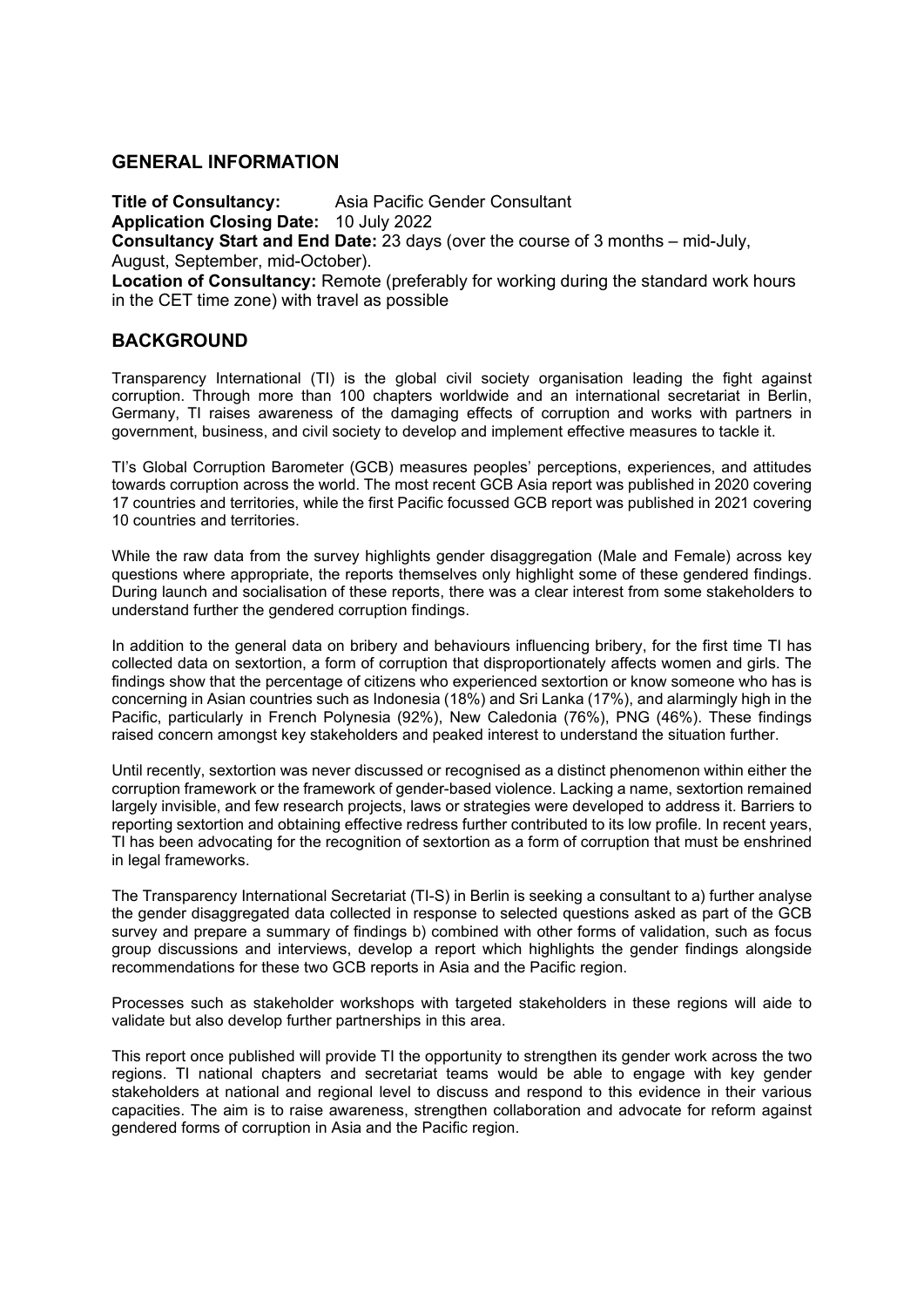# **OBJECTIVES**

- Review the gender disaggregated data from the GCB Asia and Pacific survey findings across key questions agreed upon, and in coordination with TI -S, prepare an easily communicable summary of findings.
- In coordination with relevant TI national chapters in Asia and the Pacific region, develop and apply a methodology to validate and provide further context to the data. This entails desk review, focus group discussions and interviews coordinated in partnership with National Chapters (agree upon countries, number of focus group discussions, target stakeholders at regional, national, and lower levels, sample sizes and key questions to facilitate focus group discussions).
- Develop and finalise a report which captures key findings from the country level, and trends across higher levels as relevant, case studies and recommendations.

# **EXPECTED DELIVERABLES AND TIMELINE**

- Introductory meeting to go over the ToR, and discussions to inform inception report 0.5 days
- First draft of the inception report (which proposes format for report, methodology for validating and providing further context to the gender data, number of country/issue case studies and timelines for conducting this consultancy) – 1 day
- Receive and incorporate feedback to finalise the inception report 1 day
- Review of the relevant gendered GCB Asia and Pacific data 2 days
- Preparation of summary of gendered findings of the GCB for Asia and for the Pacific 2 days
- Conducting desk review of relevant sources which relate to the GCB gender findings– 3 days
- Methodology development and finalisation for focus group discussions– 2 days
- Train focus group leads discussions and conduct case study interviews 2 days
- Review focus group outputs & developing draft report (including case studies and recommendations) – 5 days
- $\bullet$  Meeting to present content of the report  $-0.5$  days
- Receive and incorporate feedback to the report  $(1st round) 1 day$
- Receive and incorporate feedback to the report (2nd round) 1 day
- Receive and incorporate feedback to the report (Final round) 1 day

All presentations and reports should be submitted in English, in electronic form, in accordance with the deadlines stipulated above. The Consultant is responsible for editing and quality control of language. The TI Secretariat retains the sole rights with respect to all distribution, dissemination, and publication of the deliverables.

## **SELECTION CRITERIA**

The Consultant should have the following qualifications:

- Masters or equivalent in a relevant field of the social sciences, such as gender studies, political science, sociology, economics, public administration, or a related field, with an academic emphasis on research
- 5+ years of relevant professional experience in social research with a track record of producing operationally and policy relevant research; strong quantitative and qualitative research skills.
- Knowledge and experience in research design, development of tools and methodologies, designing/leading focus group discussions a requirement
- Prior experience engaging in any capacity with Transparency International's Global Corruption Barometer or other public opinion/ household surveys is advantageous.
- Recognised expertise on governance and anti-corruption, gender and inclusion and inclusive policy analysis required. Experience in Asia and/or the Pacific region in this regard preferred.
- Strong writing, editing and communication skills
- Access to reliable internet and willingness to travel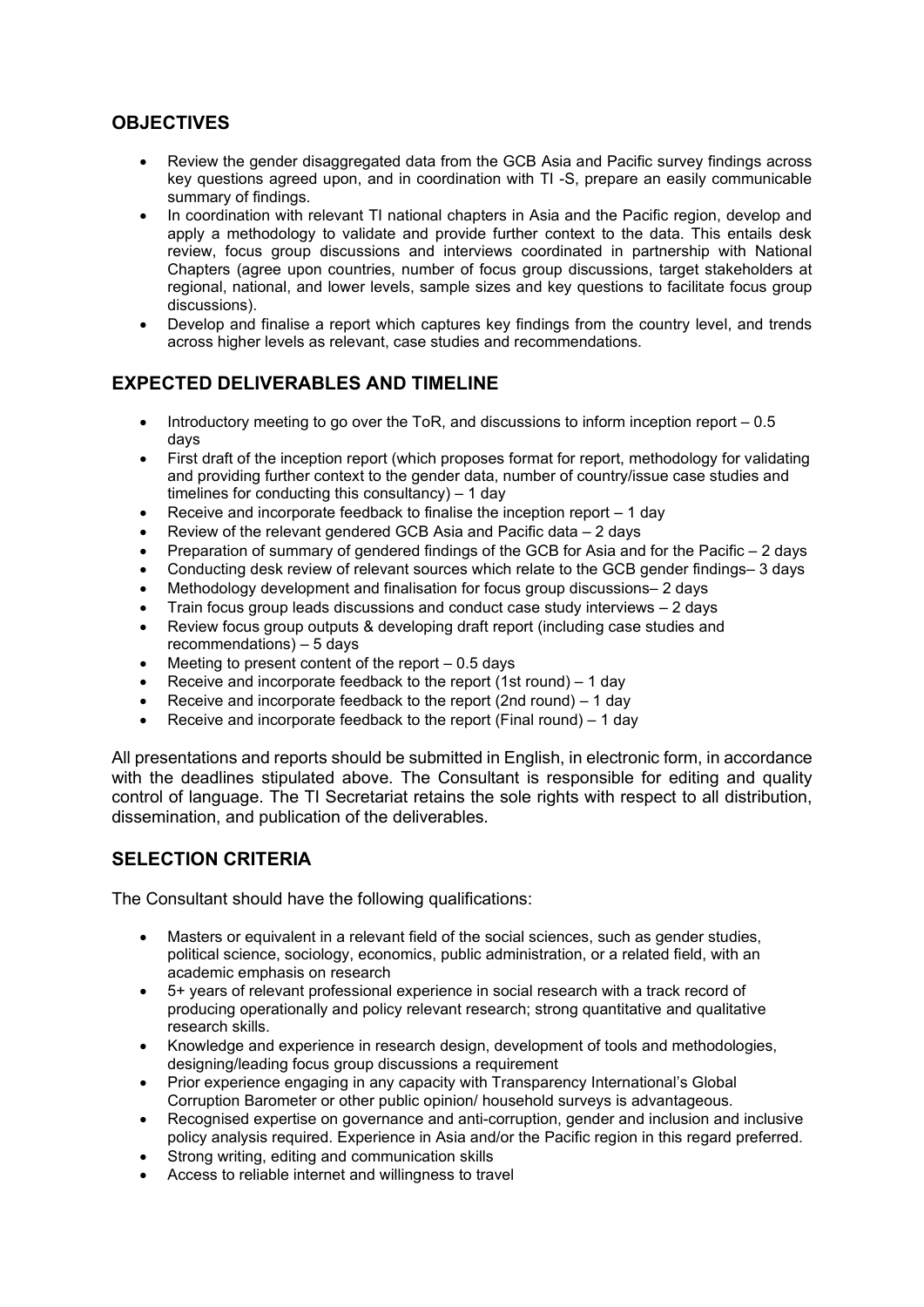- Professional language proficiency in written and spoken English, additional languages (particularly languages commonly spoken in any or multiple countries the reports cover) an asset
- Ability to operate effectively and sensitively in a cross-cultural environment.
- Ability to operate under strict deadlines and to adhere to high professional standards to ensure quality.

## **REMUNERATION AND COSTS**

The Consultants should provide their estimated total fee as a lump sum or as standard daily or hourly rates as **gross inclusive of taxes and other charges**.

Consultants who are based in Germany and do not charge German VAT must confirm their small entrepreneur status.

## **HOW TO APPLY**

The application should include the following documents in English:

- Business proposal with quotes
- Motivation letter and Curriculum Vitae
- One sample of relevant previous work (confidentiality guaranteed).

Please indicate "Asia Pacific Gender Consultant" in the subject line of your email application. Applications should be sent in English by email to Ilham Mohamed at asiapacificgender@transparency.org by close of business of 10 July 2022.

Please note that only shortlisted applicants will be contacted.

The Transparency International Secretariat is committed to creating an inclusive work environment where diversity is valued and where there is equality of opportunity. We actively seek a diverse applicant pool and therefore welcome applications from qualified candidates of all regions, countries, cultures, and backgrounds.

Selection of candidates is made on a competitive basis, and we do not discriminate based on national origin, race, colour or ethnic background, religious belief, sex, gender identity and expression or sexual orientation, marital or family status, age, or ability. We kindly ask applicants to refrain from including in their application information relating to the above as well as from attaching photos.

#### **Data protection**

*When you respond to this tender and submit your application, you provide consent that Transparency International e. V. keeps your application materials for the period of ten years according to German legal requirements. Afterwards Transparency International will delete your application and any personal data included in it. If you have any questions, please reach out to dataprotection@transparency.org*

#### **Guidelines for handling overhead and travel expenses**

**Overhead**